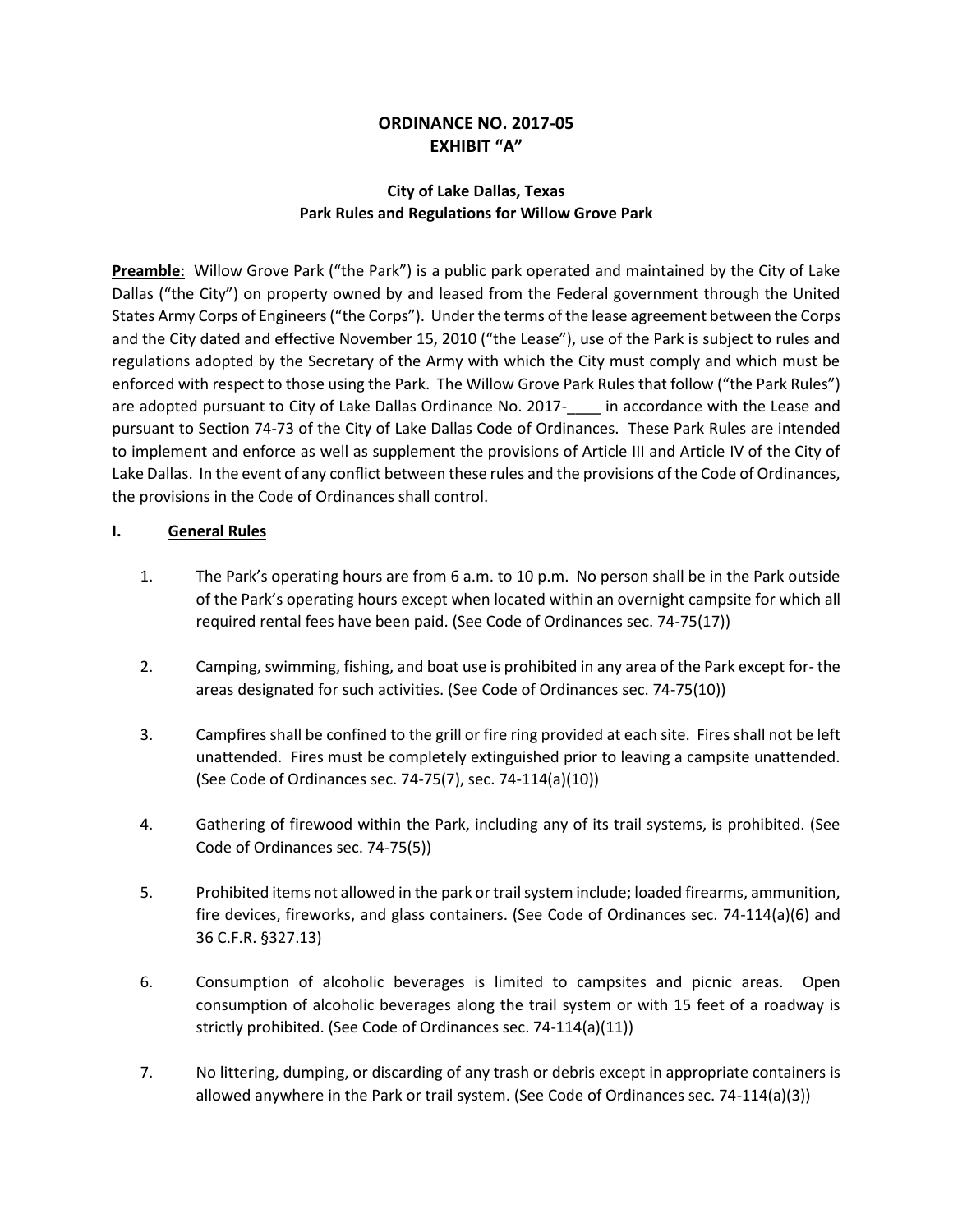- 8. Any vehicle, recreational vehicle, boat or trailer in violation of Park rules is subject to citation or towing at the owner's expense.
- 9. Guests who violate any city ordinance or park regulations maybe expelled from the Park, have their permits rescinded, have their current or future reservations canceled, and be subject to a criminal trespassing warning. (See Code of Ordinances sec. 74-115)
- 10. Any individual receiving a criminal trespass warned shall be prohibited from using the Park, making camping reservations, and have any permits rescinded for the remainder of the calendar year.
- 11. In additional to other applicable Federal, State, and City laws, regulations, and ordinances, every person entering the Park shall comply with these Park Rules and the provisions of Chapter 74, Articles III and IV of the City of Lake Dallas Code of Ordinances as amended from time to time.

## **II. Vehicles & Parking**

- 1. Parking is limited to parking lots. No parking on the grass. (See Code of Ordinances sec. 74- 74 and sec. 74-114(a)(1))
- 2. All vehicles within the park must have a valid day-use permit, daily entry fee receipt, or valid camping permit displayed on the windshield.
- 3. Only vehicles with valid camping permits, or camping permit receipts may be in the park between the hours of 10 p.m. and 6 a.m. the following day.
- 4. No detached trailers or boats may be parked in the general parking lot after close of park operating hours.
- 5. No recreational vehicles or camping trailers may be parked in the general parking lot at any time.
- 6. Off-road vehicles are prohibited. No off-road driving with any motorized vehicle of any type is permitted in the park or trail system. (See Code of Ordinances 74-114(a)(1))
- 7. Any vehicle, recreational vehicle, boat or trailer in violation of park rules is subject to citation or towing at the owner's expense. (See Code of Ordinances sec. 74-74)
- 8. All recreational vehicles must be operable and properly registered with the appropriate Department of Motor Vehicles.

#### **III. Animals & Pets**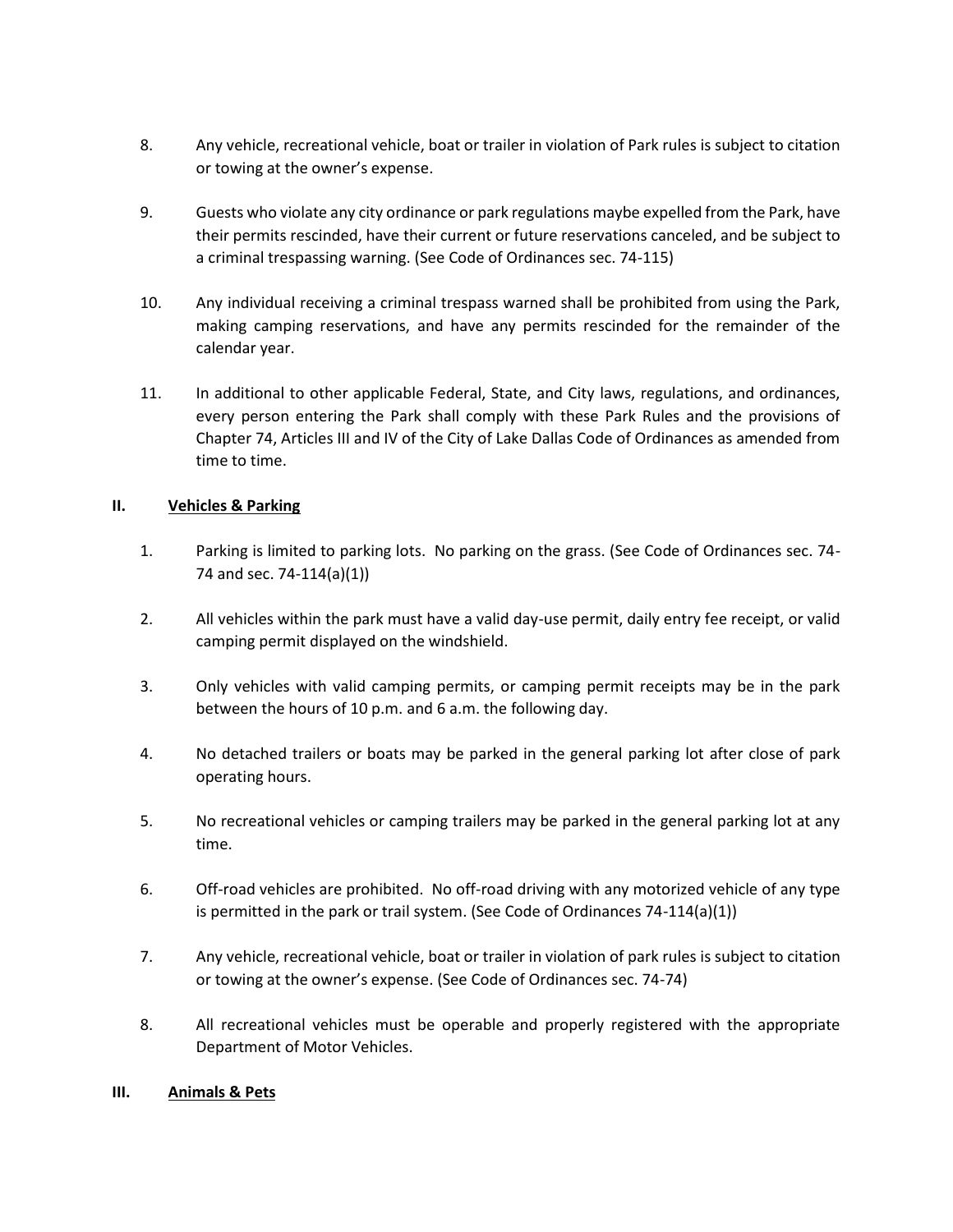- 1. All pets within the Park must be on a leash. (See Code of Ordinances sec. 74-114(a)(5) A leash to which a pets is tied within the campsite shall not allow the pet to stray beyond the boundary of the campsite or within 10 feet of a roadway.
- 2. Pet waste must be collected and properly disposed of by the persons in control of the pet. (See Code of Ordinances sec. 74-75(9))

## **IV. Daily Use**

- 1. Seasonal day-use permits may be obtained from City Hall during regular business hours.
- 2. Daily entry fee receipts may be obtained at the kiosk located at the entrance to the Park.

## **V. Camping Regulations**

- 1. Camping within the Park is only permitted with a valid permit. Camping permits must be displayed at each campsite.
- 2. Camping is limited to designated campsites. No off-trail camping is permitted.
- 3. Camping reservations may be made on-line though the City's website or at [www.willowgroveparkonline.com](http://www.willowgroveparkonline.com/)
- 4. No one under the age of 18 years may rent at campsite. Persons under the age of 18 must have an adult on site at all times. One adult is required to accompany juvenile campers one a ratio of one (1) adult for every nine (9) juveniles.
- 5. Quiet hours will be observed from 10 p.m. until 6 a.m. No loud music, voices, or disruptions that can be heard beyond the campsite.
- 6. Check-in for reservations is at 1 p.m. the first day of the reservation.
- 7. Check-out for reservation is 12 p.m. (noon) the last day of the reservation.
- 8. Campers and their visitors are required to clean up the campsite before leaving the campsite. All trash and debris must be placed in the appropriate containers and all personal item must be removed. Failure to leave a clean campsite may result in forfeiture of camping deposit and denial of future reservations.
- 9. Failure to obey park rules, vacate the campsite by check-out time, or leave a clean campsite will result in a forfeiture of camping reservation deposit and may result in denial of future campsite use.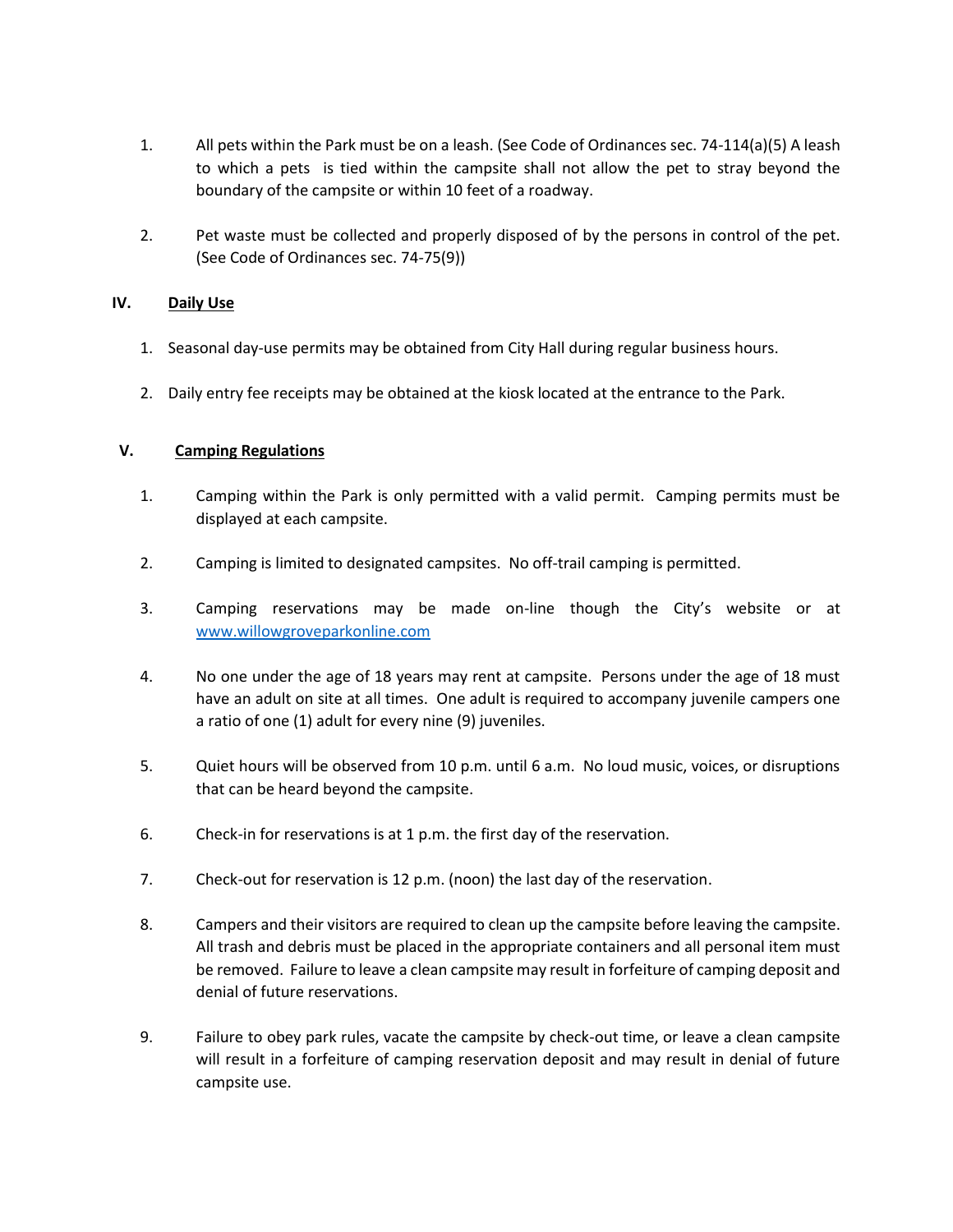- 10. Reservations will be limited to no more than fourteen (14) consecutive days in a thirty (30) day period. Reservations may not be split between primitive (tent) and premium (RV) sites or between different names in the same party in order to avoid the camping days' limitation.
- 11. A minimum of twenty-one (21) consecutive days is required between reservations for the same person or group.

## **VI. Primitive Camping (Tent Sites)**

- 1. No more than two tents may be located on a per primitive campsite.
- 2. No more than 10 guests may at any time occupy a primitive campsite, which limitation shall include people visiting the person who has reserved the campsite.
- 3. All campsite visitors (i.e. people not listed on the campsite reservation) must leave the campsite by 10 p.m.
- 4. A primitive campsite permit includes overnight stay for one (1) vehicle. A camping permit or receipt for a camping permit must be displayed in the windshield of the vehicle. Permits may be purchased for additional vehicles.

#### **VII. Premium Camping (RV Sites)**

- 1. No more than one (1) recreational vehicle or towable camper and one (1) tent or two (2) tents may be located on a premium campsite.
- 2. No more than 10 guests may at any time occupy a premium campsite, which limitation shall include people visiting the person who has reserved the campsite.
- 3. All campsite visitors (i.e. people not listed on the campsite reservation) must leave by 10 p.m.
- 4. A premium campsite permit includes overnight stay for one (1) vehicle and one (1) recreational vehicle. A camping permit or receipt for a camping permit must be displayed in the windshield of the vehicle. Vehicles should be parked at the assigned premium campsite. Permits may be purchased for additional vehicles.
- 5. All towable trailers must be properly registered with the appropriate Department of Motor Vehicles. Guests must have the ability to remove a towable camping trailer at any time during the reservation.

#### **VIII. Refund Policy**

The City of Lake Dallas does not provide refunds for stays that have already occurred unless a campground related problem with the control of the City that negatively impacted the camper's stay existed that could